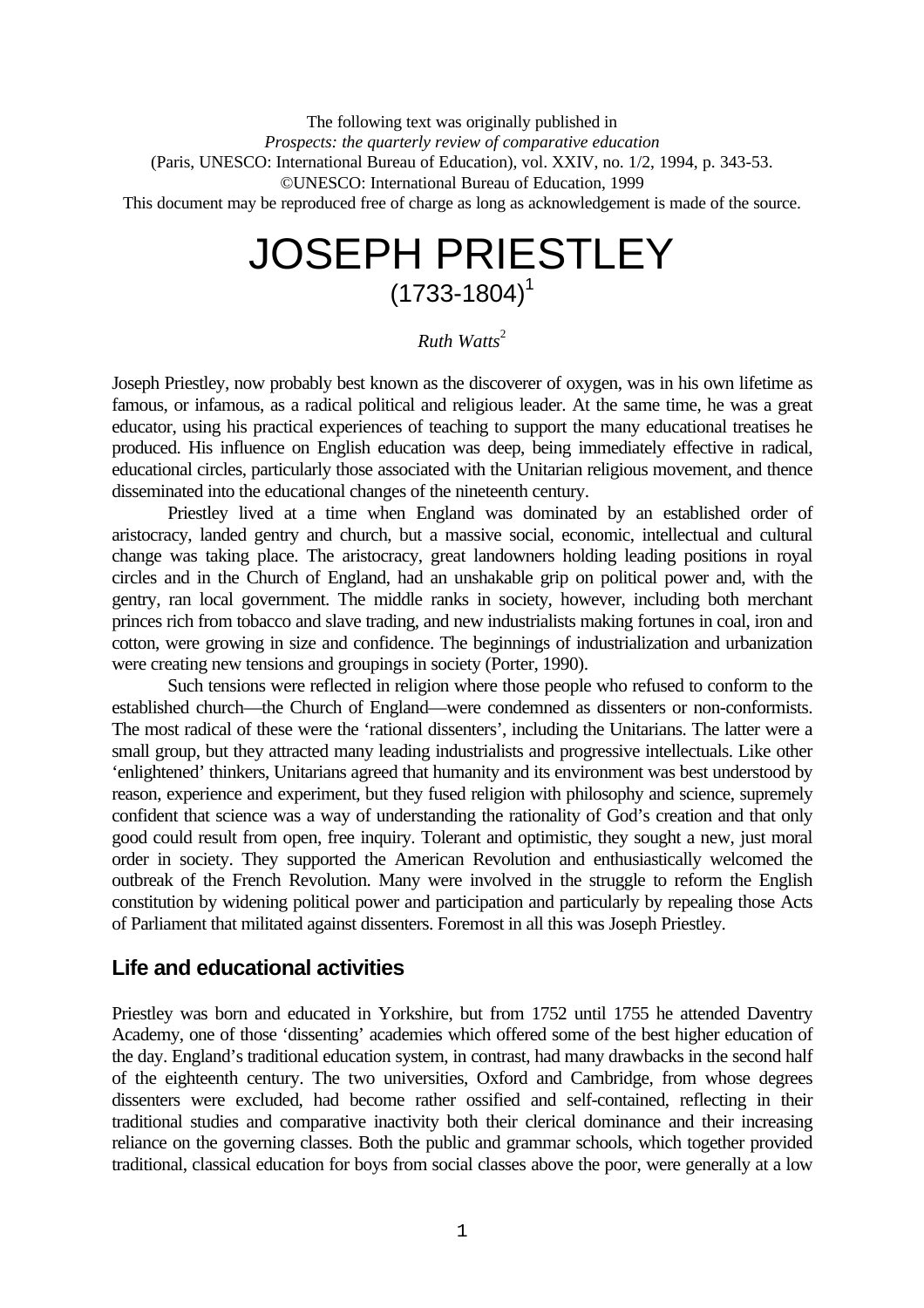ebb and suffering from competition with private schools offering either classics or a more modern curriculum possibly including mathematical and vocational subjects. Schools of private education for middle-class girls were even worse, giving little but an elementary education or a superficial grounding in showy accomplishments designed to catch a husband. There was little schooling for the poor, the few charity and private schools being increasingly insufficient at a time when the population was rapidly expanding.

In this educational milieu it was the dissenters who tended to offer the best education, certainly at the higher level. Their leading academies had a curriculum more modern than that of the universities and led students to examine all sides of every issue. Joseph Priestley both took his own stimulus from such teaching and, in turn, helped to expand the curriculum of the most liberal of them, thus developing an outstanding education which foreshadowed developments in the university education of the future. His ideas were also influential in schooling generally. He himself ran a school for both boys and girls from 1755 to 1761. He successfully introduced lessons in both practical science and modern history. For the latter, he began preparing the much published *Chart of Biography*, which in 1766 contributed to his election as a Fellow of the Royal Society. His concern to help his pupils write plain English correctly and fluently led him to publish for them in 1761 his *Rudiments of English Grammar*, which he later enlarged and which was in print for half a century. So successful was he as a teacher that in 1761 he was invited to become a tutor in languages and 'belles lettres' at the young Warrington Academy, the flagship of dissenting education.

At Warrington, Priestley's wide-ranging lectures, particularly on history and law, furthered a great broadening of the curriculum in an already innovative institution. He included so much in his courses that when he left they had to be divided between three men. He also lectured on chemistry and, for one year, on anatomy. He established a small library and, at a time when there was a dearth of suitable textbooks in all subjects, continued a lifelong series of educational works, many of which were based on his own lectures.<sup>3</sup>

At the same time, Priestley became increasingly interested in experimental philosophy in which he was largely self-taught and in which, from his Warrington days, he established an international reputation. His *Introduction to Electricity for Beginners* (written in response to strong demand in 1768) was quickly to go through two editions. No wonder that Priestley was seen as the most brilliant of the superb staff at Warrington in its most progressive period or, as Jeremy Bentham said: 'Warrington was then classic ground. Priestley lived there' (Gibbs, 1965, p. 34).

From 1765 to 1780 Priestley was in turn a dissenting minister at a chapel in the city of Leeds and literary companion to the Earl of Shelburne. By the time he became co-pastor of the New Meeting in Birmingham in 1780 he was the leading figure in English pneumatic chemistry, a formidable adversary in religious debate and a fluent publicist of educational reform. He also became the foremost protagonist in the struggle for civil and religious liberties. This post lasted until reaction to the French Revolution resulted in Priestley's becoming one of the most hated radicals of the day and drove him firstly from Birmingham in 1791 and then to America after four years in London where he had delivered gratis, at the New College, Hackney, his Warrington lectures on history and chemistry. His educational activities continued to the last, his final educational publication being *Hints concerning Public Education*, written for Thomas Jefferson's proposed new public institution of higher learning in Virginia.

# **Educational philosophy and psychology**

In education, therefore, Priestley was as much involved with the practice as the theory, and this influenced his educational writings. But he was also deeply interested in rationalist philosophy, particularly that concerning the working of the human mind. Like most dissenting educators of the eighteenth century, he admired John Locke, but even more than this he absorbed David Hartley's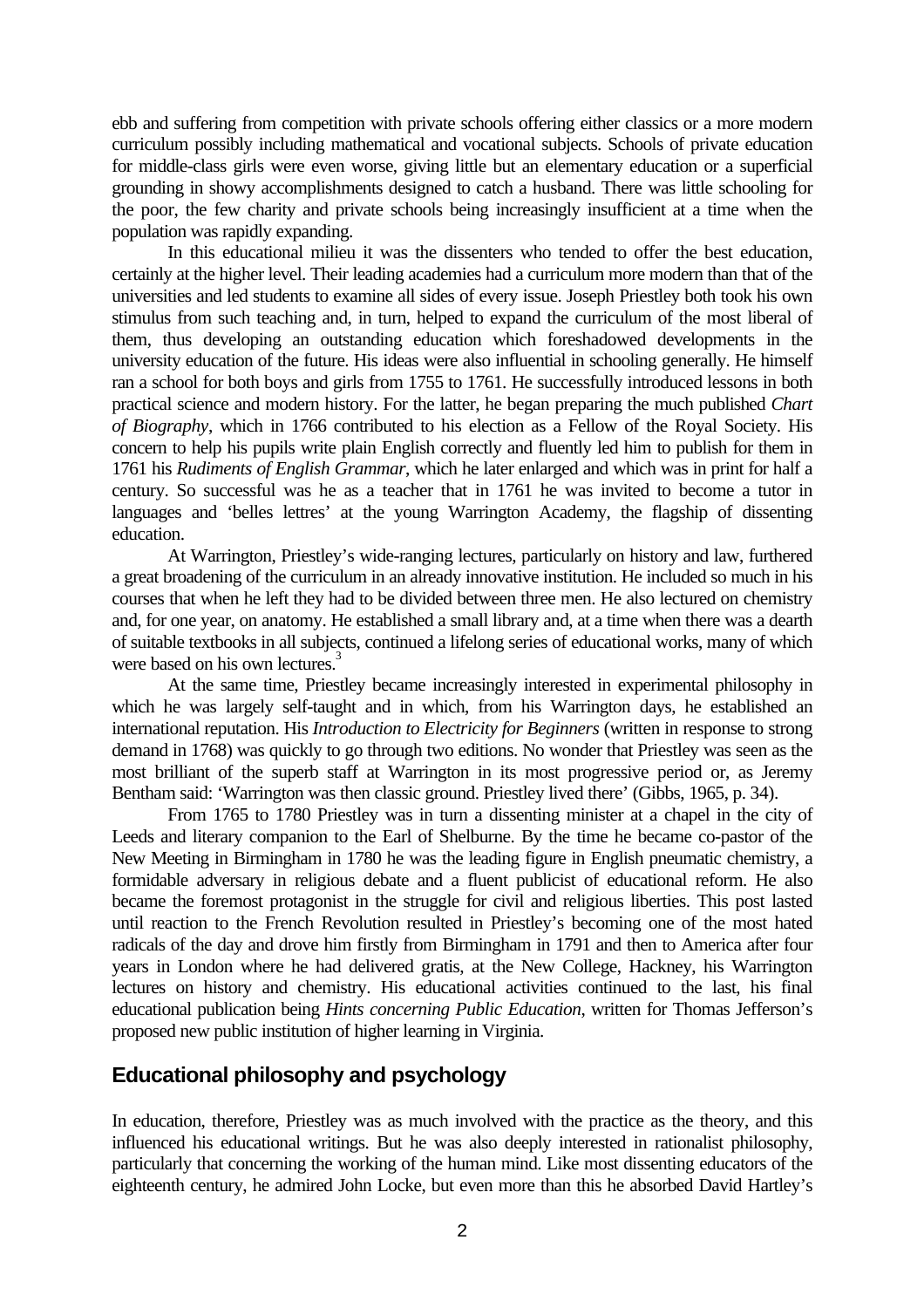*Observations on Man* which he reissued in condensed form and developed to become the cornerstone of Unitarian educational thought in the eighteenth and early nineteenth centuries.

Priestley welcomed Hartley's attempt to use Newtonian techniques to formulate a few basic wide-reaching laws to establish a clear theory of the mind. Hartley had developed a full associationist psychology, based on current physiological knowledge and maintaining that all complex or 'intellectual' ideas arise from simple ones, which, in turn, 'arise from the impressions made by external objects upon the several parts of our bodies.' These sensations, he said, when often repeated, give rise to ideas and any series of sensations. If associated with each other sufficiently, they have 'such a power over the corresponding ideas [...] that any one of the sensations when impressed alone, shall be able to excite in the mind the ideas of the rest' (Hartley, 1976, vol. 1, 65).

From this, Hartley argued that associationism was the basis of man's mental, emotional and moral life, a line of argument Priestley eagerly seized upon in stating that 'nothing is requisite to make any man whatever he is, but a sentient principle [...] and the influence of such circumstances as he has actually been exposed to' (Priestley, 1790a, p. 184).

Priestley welcomed the analysis of complex ideas whereby 'our external senses furnish the materials of all the ideas of which we are ever possessed' and wholeheartedly agreed that, therefore, since not all associations were good ones, development must not be left to chance — 'we [must] learn to cherish and improve good ones, check and root out such as are mischievious and immoral [...]' (Priestley, 1790a, p. 189; Hartley, 1976, p. 81). Rather than reliance on innate character or divine intervention, tremendous importance was given to environment and circumstance, in the belief that 'children may be formed or molded as we please' (Priestley, 1782, p. 521; Hartley, 1976, I, p. 82; II, p. 453;). In associationist thought, intellectual, physical and moral development were seen by Priestley as interdependent. Thus real virtue for him was 'the result of reflection, or discipline and much voluntary exertion'; making good choices and judgments depended on extensive intellectual education, 'a large stock of ideas and much experience'; a sound intellectual and moral development depended on a healthy body although 'muscular habits' were not conducive to sensibility of mind (Priestley, 1794, p. 389; 1775, p. 21; 1970, pp. 122-23). The law of association, indeed, was the basis of education and life, a systematic means of achieving moral, religious and intellectual objectives and even perfection (Priestley, 1782, p. 515).

## **Who should be educated?**

The implications of Priestley's educational philosophy seemed to be that all people should receive the same careful, wide education, and that parents and teachers especially should both fully understand the law of association and be well-educated themselves. Thus Priestley advocated a far higher level of education for females than was usual. Firstly, since development depended completely on education, women were not, as many people assumed, inferior in mental capacity. Secondly, since women had the same moral duties and passions as men and since morality and virtue were improved by intellectual culture, women had as much right to the latter as men. Thirdly, women needed to be well-educated to be respected wives and good mothers. Women who were well-educated intellectually and morally would be well-fitted to educate and influence others and to obtain an independent living if the need presented itself (Priestley, 1790b, p. 419; 1780, pp. 171, 137-38).

Similarly, the logical extension of Priestley's principles ought to have been that people of all classes in society should receive the same education. Despite the fact, however, that contemporaries saw him as the arch-leveller and regularly burnt him in effigy (Lincoln, 1971, p. 179), Priestley was ambivalent about the education of the poor. He was concerned about their welfare and desirous of their literacy, but his deep fear of State control over education and thus of uniformity of thought and belief, instead of variety and freedom, prevented him from advocating a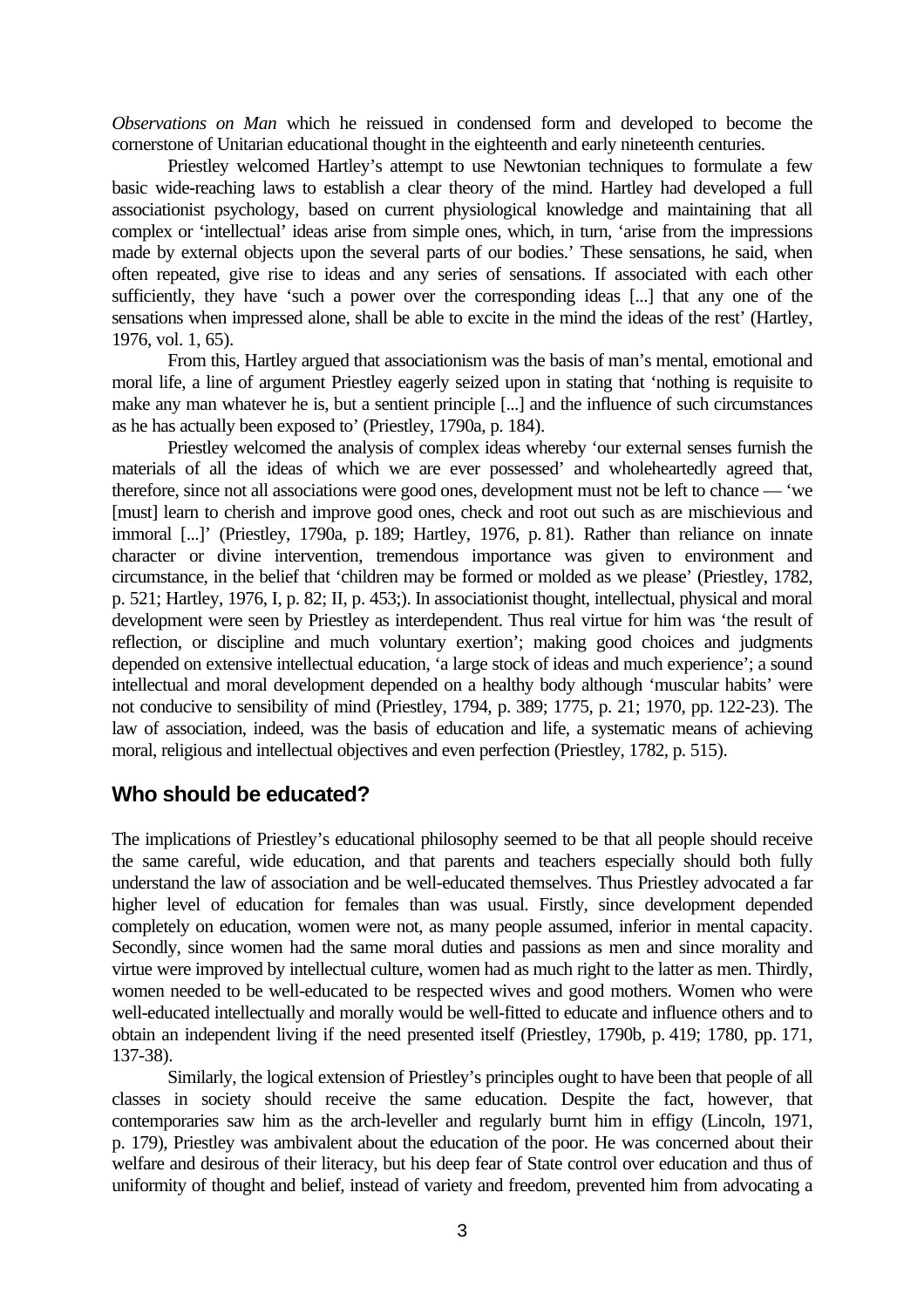national system. His educational writings were directed towards the middle-classes and for others he held the reservations typical of his class and period (Priestley, 1771, pp. 43-47).

# **The curriculum and methods**

The law of association also implied what should be learned and how it should be learned. For Priestley 'the most effectual discipline of the mind' was experience and thus a reliance on empirical knowledge favored those subjects whose content or methods were based on experience and inductive reasoning. In the human sciences, history was the outstanding example of these. As Priestley said, history was 'anticipated experience', perhaps not as striking as personal experience but more correct and complete. History enabled students to understand change and cause and effect, to improve their judgment and understanding, to lose their prejudices, and to learn from the past how to improve affairs in the future and appreciate the wide variety of human nature (Priestley, 1803, p. 25 ff.). Until this time, however, history in formal education had always been 'ancient' history, so Priestley's introduction of modern history as an academic discipline at Warrington was a revolutionary innovation.

 In the same way, Priestley, the leading English chemist of the day, delighted not only in contemporary discoveries in the physical sciences, but also in their methods of study. He rejoiced that scientific knowledge was increasing and, since this meant that 'the security and happiness of mankind are daily improved', pleasure could be taken in these studies through association. The study of science, like that of history, seemed to prove that divine providence was 'gradually conducting things to a more perfect and glorious state' (Priestley, 1767, pp. 341-42, 345). No wonder, therefore, that at Hackney Priestley developed further the scientific teaching which he had encouraged at Warrington, teaching especially 'the whole of what is called Chemistry' (Priestley, 1794, p. 385).

 As a Unitarian minister, Priestley tried to advance radical attempts to study the beginnings of Christianity in a historical context and to promote the idea of progressive revelation. He established Sunday classes for young, middle-class 'rational dissenters' of both sexes, writing appropriate materials for them in his optimistic hope that simple, non-dogmatic religious teaching would prove satisfying, and that freedom of inquiry alone could develop and augment the nation's wisdom. Such a principle, which was upheld only by the liberal dissenting academies in higher education at the time, was as passionately denounced by others as it was passionately upheld by Priestley (Priestley, 1791b, pp. 458-74; 1791a, pp. 420-40).

Priestley realized that to avoid forming false biases or misleading impressions through association, ideas and language should be kept clear. In his Warrington lectures on *The Theory of Language and Universal Grammar* he stated how important it was to understand the nature of language — 'the means of preserving and bringing into perfection all other arts; [...] the measure of our intellectual powers [...]; the greatest distinguishing mark of a civilized being' (Priestley, 1762, p. 125). Against the fact that English was still not taught as a subject in its own right in public and grammar schools, Priestley wrote and illustrated *The Rudiments of English Grammar*. He used English rather than the customary Latin terms and filled the work both with profuse, clear examples of the language, drawn from modern popular literature and normal speech, and with extracts from the best known English authors and poets (Priestley, 1798, pp. 3-118).

To assist the inculcation of clear knowledge, Priestley urged teachers to illustrate and exemplify their ideas and to welcome students' questions and observations (Priestley, 1777, pp. 259; 1780, 219). Similarly, he stressed the vital importance of systematic methods and this was why he carefully classified and related the periods and different aspects of history in his own *Chart of History* and *Chart of Biography*. He was keen on visual aids, such as models, and utilized all methods which helped students fully understand the significance of their work. Thus, in history he spent much time discussing both the multifarious kinds of sources which historians use and the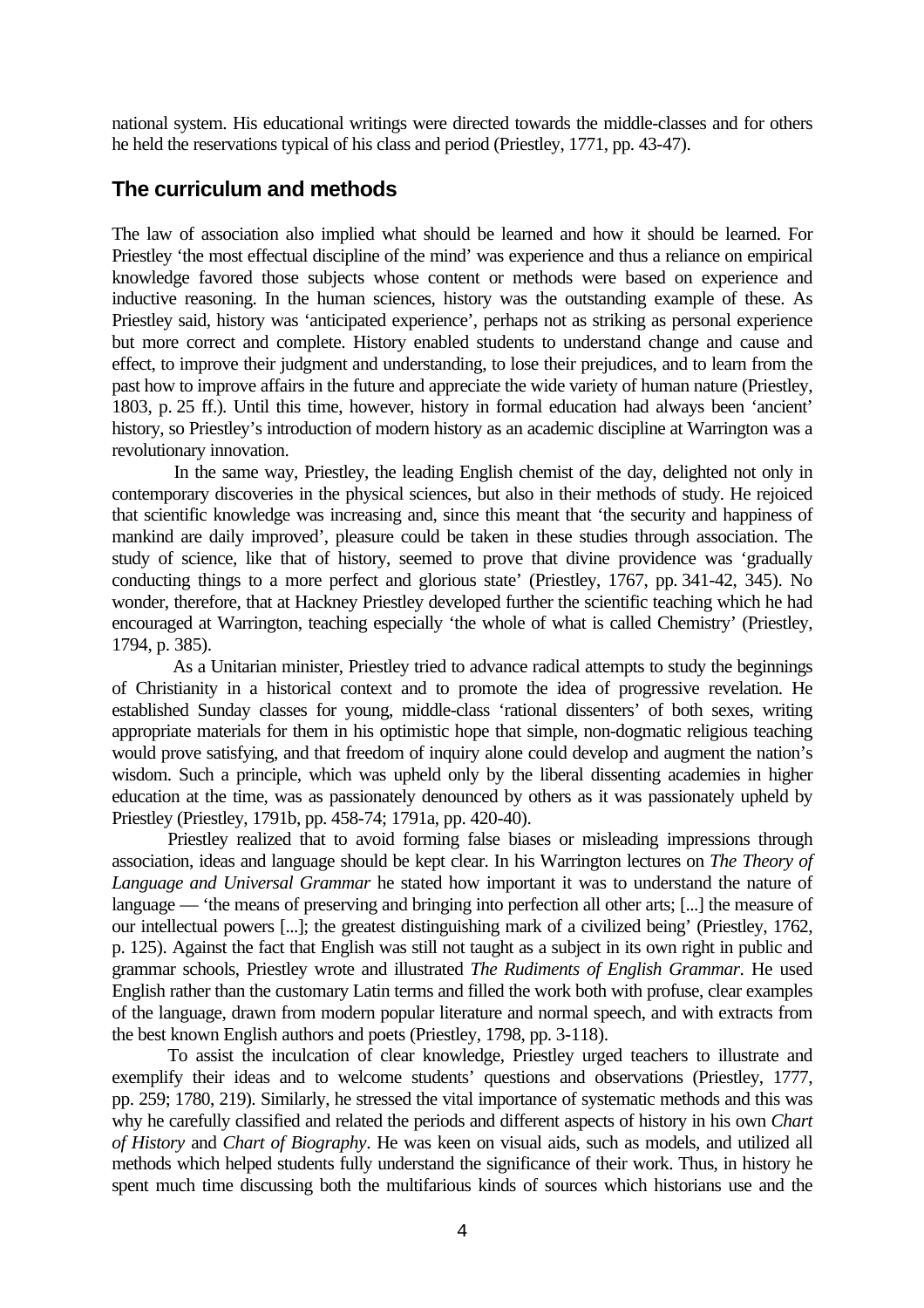works of different historians through the ages. In science he insisted on experiment as the key to understanding and clear thinking, and he emphasized that all studies should be adapted to the age and capacity of the learner (Priestley, 1803, pp. 54-202, 463-83; 1769, p. 10).

Priestley most clearly exemplified the law of association in his Warrington lectures, published in 1777 as *A Course of Lectures on Oratory and Criticism*. With ample illustrations from the English and ancient classics, Priestley proved how the use of associationism was the basis of good speaking, writing and, indeed, teaching and thus influenced the formation of imagination, taste and all intellectual pleasures (Priestley, 1777, pp. 257-482).

## **Education for a new order**

In his dedication to his *Course of Lectures*, Priestley vigorously declared that his was an age in which public distinctions based on mere force, superstition or accident would no longer stand unless they were made 'truly respectable and useful' by 'good principles and good dispositions, joined to a cultivated understanding' (Priestley, 1777, p. 255). His educational philosophy, in fact, was strongly influenced by his perception of the needs of the rising industrial and commercial middle-class, in which were found many dissenters, including the energetic Unitarians. Convinced that it was an era of dramatic change for humanity, of 'new light [...] bursting out in favor of the civil rights of men', Priestley exhorted the students of Hackney College to help obtain:

the flourishing state of science, arts, manufactures and commerce; the extinction of wars [...], the abolishing of all useless distinctions. [...] In short to make government as beneficial [...] as possible. Let the Liberal Youth be everywhere encouraged to study the nature of government and attend to everything that makes nations secure and happy (Priestley, 1791*a*, p. 434).

This was why Priestley included in the study of history not only every aspect of civil government including law, but also the principles of commerce and taxation, subjects then generally dismissed as 'illiberal' because trade and commerce, from the point of view of the ruling classes, were viewed as activities of the lower orders in society. Priestley, however, lived and worked among those who were revolutionizing England into the first industrial nation. An active participant in the scientific and industrial concerns of the small but vital Lunar Society of Birmingham, which included in its membership James Watt, Matthew Boulton and Josiah Wedgwood, Priestley was certain that the leaders of the future would come from those who mastered the sources of knowledge which were changing the world (Schofield, 1963; Priestley, 1803, p. 5, 22, 313-17, 403-15, 471-75). The very scientific and industrial interests which were scorned in traditional education were to him the just basis of a prosperous meritocracy. In contrast to widespread traditional views, he championed science rather than the arts as having the liberalizing and humanizing role in education. He accepted that 'the arts [...] promote society and humanity, which are so favorable to the progress of science', but believed that science was where human understanding reached its apogee, 'grasping at the noblest objects' and thus enabling mastery of the powers of nature, an increase in the well-being of mankind and thence a golden age (Priestley, 1803, p. 311; 1767, p. 345).

For Priestley, literary and scientific excellence accompanied by a proper moral development were necessary in a 'truly liberal education'. He considered that England needed to modernize higher education if it was to develop to its full potential. This was why he upgraded the teaching of modern languages, particularly the vernacular (although he recognized the uses of the ancient languages, especially for intending ministers) and why he made his reforms at Warrington. He sought those who would fill 'the principal stations of active life' and might well influence politics to understand the history and laws of their country and 'be well-instructed in the great and leading principles of wise policy' (Priestley, 1794, p. 389; 1791*a*, p. 420-21; 1780, p. 185-228). In a similar vein, he stimulated elocution lessons and recognized the importance of travel abroad, although his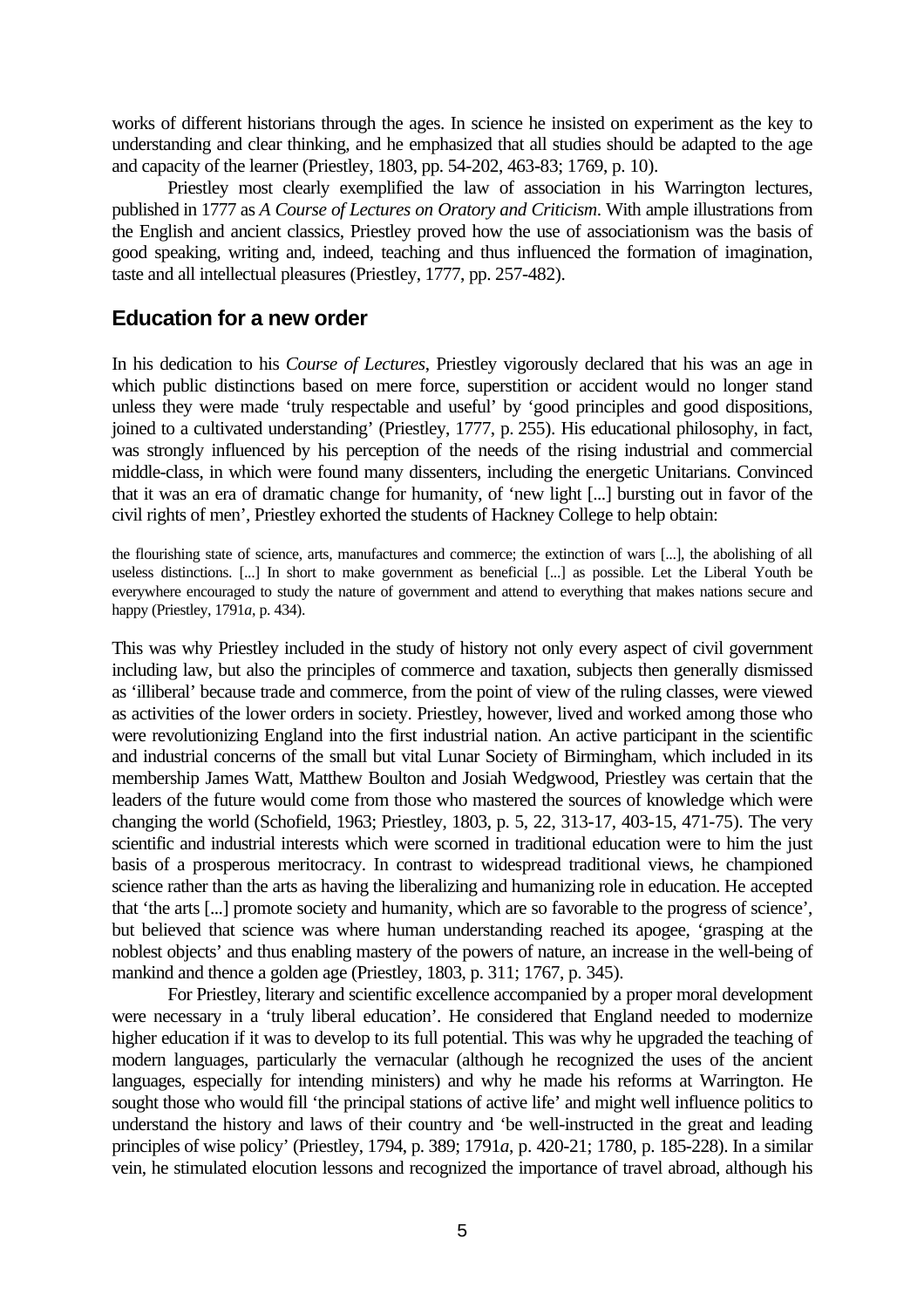usual open-mindedness balked a little at the thought of possible unwelcome influences from foreign morals and religion (Priestley, 1970, p. 88-9; 1780, p. 146-8).

What Priestley ardently desired was to educate enlightened leaders of the middle-class, thereby raising their culture and status. He did not admire the hereditary aristocracy and condemned their 'public' schools as immoral and their universities as repressive (Priestley, 1780, p. 50-2, 111-19). He viewed middle-class dissenting academies as more liberal and enlightened, open to all, less expensive, teaching liberal principles in both religion and politics, and resembling 'rivers, which taking their natural course, fertilize a whole country'. In contrast he depicted the universities as 'pools of stagnant water, [...] offensive to the neighborhood' and inculcating 'slavish and illiberal' principles (Priestley, 1787, p. 128; 1791*a*, p. 425).

Priestley anticipated that only the rudiments of any subject would be taught, formal education being only a preparation for lifelong development and application (Priestley, 1794, p. 385). He had little appreciation of the aesthetic and fine arts, but he did want to promote those arts and sciences which would benefit mankind and give the middle-class a proper status within the community, for 'in fact it is knowledge that finally governs mankind, and power, though ever so refractory, must at length yield to it' (Priestley, 1791*a*, pp.439, 431).

### **Priestley's influence on education**

Thus we see that Priestley advocated a liberal and useful education, based on the principles and methods of Hartleian psychology, which would serve the interests of both rational religion and of the new industrial and commercial classes. In formal education, he was an exciting and innovative force in both the subjects and the methods he emphasized. He wrote prolifically on all these; many of his books went into several editions and thus his ideas were popularized at least amongst progressive educators. He made difficult subjects understandable and the sources of knowledge more accessible, as in his promotion of the libraries of Leeds and Birmingham. His work was not free of criticism, although even critics like Hazlitt, might admire his range, diversity and clarity (Hazlitt, 1904, p. 357-59).

Priestley was successful in stimulating interest in Hartley's works. His most immediate impact was on the Unitarians themselves whose subsequent wide involvement in educational ventures of all kinds thus disseminated his ideas (Watts, 1987). Well-known English educators of the time, such as Dr. John Aikin, Anna Barbauld, Lant Carpenter, Mary Carpenter and Harriet Martineau, all exemplify this (Aikin, 1823; 1825; Carpenter, L., 1820; Carpenter, R.L., 1842, p. 497; Martineau, 1877, vol. 1, p. 104). Such Unitarians as these and others developed Priestley's views on the curriculum. His work in promoting education in the vernacular and English prose and poetry was eagerly taken up, for example, by William Enfield and thus spearheaded a growing movement for the serious teaching of English (Enfield, 1808). Unitarian educators enthusiastically included modern history in their teaching of and writings for children and persisted in their acceptance of it as a legitimate subject in higher education. They also promoted geography in schools but more significant was their involvement in science, particularly through their prolific writings for readers of all ages and through their membership and founding of scientific societies, where they achieved an influence greatly disproportionate to their numbers (Watts, 1987).

That Unitarians were so affected by Priestley might not seem of significance since they comprised a very small group in society and were unpopular because of their radical religious and political views, even before extreme reaction to the French Revolution and its supporters turned particularly on them. The very academies they lauded, Warrington and Hackney, both failed in turn. Their emphasis on intellect rather than imagination was to make them unfashionable in some quarters in the days of the Romantic Movement. They did, however, have a disproportionate impact on education an on local politics and the industrial world, and thus disseminated Priestley's ideas. Through their prominence in scientific societies and their writings, including their large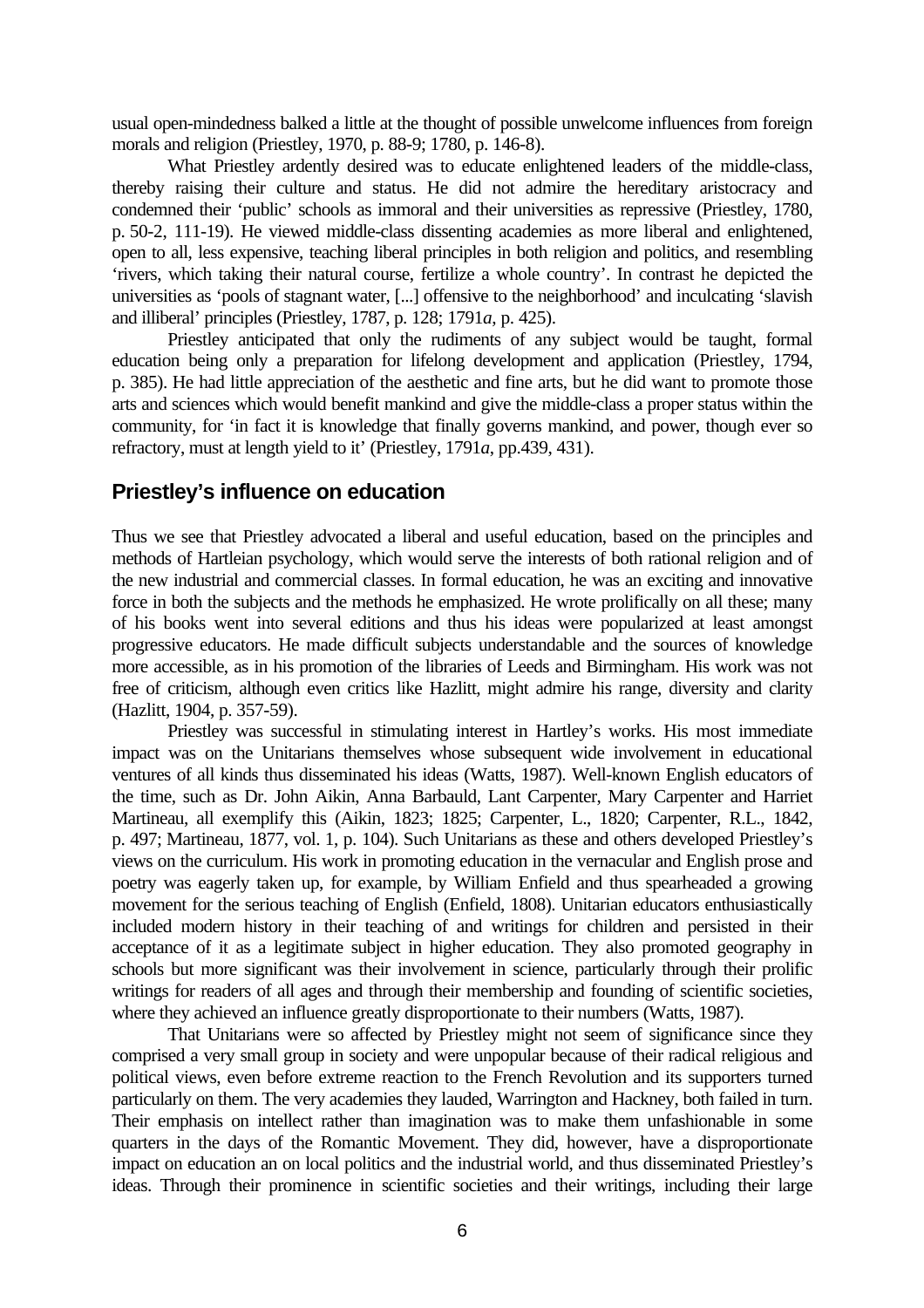contribution to the growing corpus of children's literature and educational books (often one and the same), Warrington and Hackney captured a wide audience for their ideas.

Furthermore, Unitarians ran prestigious schools to which many of liberal persuasions, not necessarily those belonging to the Unitarian Movement, sent their children, both boys and girls. The schools of Thomas Wright Hill, an ardent disciple of Priestley, and his sons, for example, attracted wide public interest. The Hills' system of education has been termed an 'educational refraction of Priestley's ideas' by Armytage, who has marked the chain leading from M.D. Hill through his grandson, a science master at Eton who inspired Julian Huxley, the first Director-General of UNESCO and proponent of a philosophy of 'world scientific humanism' (Armytage, 1967-68). Typically, both Manchester College (Watts, 1986) and schools run by Unitarians offered a wide classical, modern and scientific curriculum and produced many eminent men and women who, thereafter, through their involvement in many of the educational ventures of the nineteenth century, spread further the ideas which they had imbibed. Not least was this shown in the excellent education that Unitarians gave to their daughters and thence the role models which women, such as Harriet Martineau, Elizabeth Gaskell, Mary Carpenter and Florence Nightingale, provided for others. Many Unitarians led the way in nineteenth century battles for women's rights (Watts, 1989).

It would be foolish to say that Priestley was the only educational influence on the Unitarians or that they, in turn, were the only radical educational reformers of the late eighteenth and early nineteenth centuries. It is true, however, that they were heavily involved in all manner of educational initiatives, that their principal impetus for many years came from Priestley and that he himself worked with other radical educators of the day such as those in the Lunar Society (Schofield, 1963).

Many of Priestley's ideals were not completely or even partially realized. His unpopularity and that of Unitarianism partly militated against absorption of his ideas. The Unitarians, always small in number, usually had to work in collaboration with others and this often diluted their objectives, or at least concealed their contribution. It is difficult to gauge how far Unitarians influenced the very gradual adoption of English literature, modern languages, modern history and geography in the grammar and public schools and the ancient universities after 1850, but they certainly had promoted these subjects since the time of Priestley. Most importantly, they had continued to both foster the study of science and to attract to their ranks eminent scientists, including applied scientists and engineers who were instrumental in creating industrial England. Unfortunately, however, outside the institutions that connected both Unitarians and other progressive educators, science did not become the integral part of the curriculum that Priestley had hoped at the time. As a result, we witness a serious drawback for an industrial nation in English education's lacking status for science and technology.

Priestley did achieve success in another important ideal, however. His strive to have free inquiry in education and to have open access to all educational institutions was a fight the Unitarians of the nineteenth century took up with alacrity, an example of whom is James Heywood, foremost in the successful campaigns to open up the universities of Oxford and Cambridge to non-Anglicans and to admit women to London University. Indeed Priestley, though over-optimistic in his assumptions of what could be achieved in education in the eighteenth century, forecast many of the changes which have gradually taken shape (as well as some of the problems, for example of central power dominating education) and through his own work, further disseminated by his followers, had an invaluable influence on English education.

#### **Notes**

- 1. Much of this profile is drawn from the unpublished Ph.D thesis: Watts, R.E. *The Unitarian Contribution to Education in England from the Late Eighteenth Century to 1853*. University of Leicester, 1987.
- 2. *Ruth Watts (United Kingdom).* Lecturer in education responsible for the training of history teachers and for post-graduate courses in the teaching of history at the University of Birmingham. Author of numerous